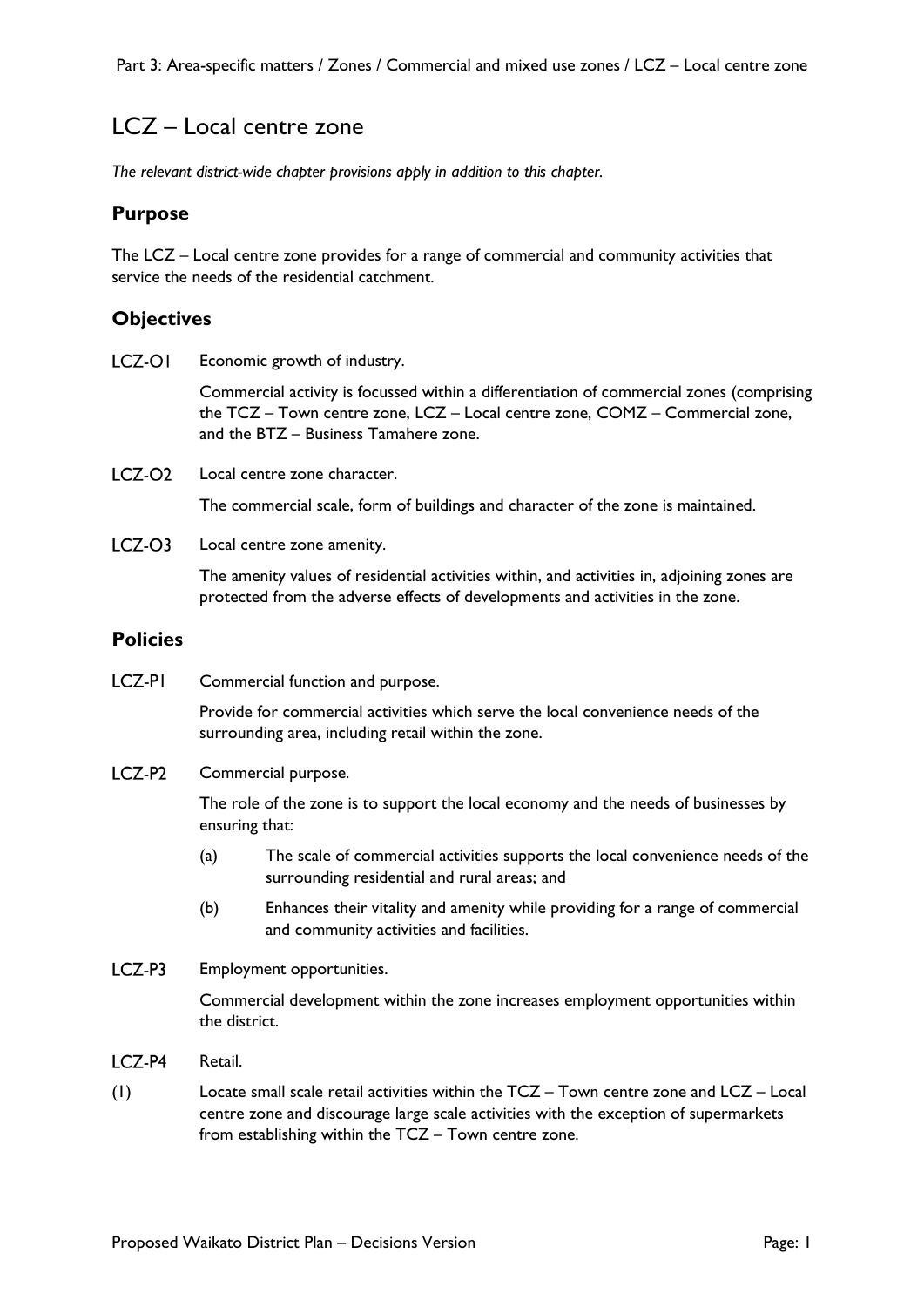- (2) Locate large scale retail and commercial activities within the COMZ Commercial zone.
- LCZ-P5 Residential upper floors.
- (1) Maintain the commercial viability of the zone while:
	- (a) Providing for mixed use developments, ensuring residential activities are preferably located above ground floor; and
	- (b) Avoiding residential activity located at ground level, where it could undermine commercial activity and frontage.
- LCZ-P6 Landscaping of onsite parking areas.

Provide a degree of amenity for onsite parking areas within the zone by ensuring a planting strip is established and maintained.

- LCZ-P7 Strategic infrastructure setback.
- (1) Ensure buildings within the zone are designed and set back from strategic infrastructure by:
	- (a) Retaining the predominant building setback within the street; and
	- (b) Allowing sufficient space for the establishment of landscaping on the site.
- LCZ-P8 Height.

Ensure the height of new buildings is complementary to, and promotes, the existing character of the zone and adjoining residential zones.

LCZ-P9 Reverse sensitivity.

> Development within the zone is acoustically insulated to mitigate the adverse effects of noise.

- LCZ-PI0 Adjoining site amenity.
- (1) Maintain amenity of adjoining GRZ General residential zone, MRZ Medium density residential zone or OSZ – Open space zone by:
	- (a) Requiring buildings within the zone to be set back from boundaries adjoining GRZ – General residential, MRZ – Medium density residential and OSZ – Open space zoned land; and
	- (b) The progressive reduction in the height of buildings in the zone, the closer they are located to boundaries adjoining GRZ – General residential, MRZ – Medium density residential and OSZ – Open space zoned land.
- LCZ-PII Outdoor storage.

The adverse visual effects of outdoor storage in the zone are mitigated through appropriate location, screening or landscaping.

 $LCZ-PI2$ Objectionable odour.

> Within the zone ensure that the adverse effects of objectionable odour from activities do not detract from the amenity of other sites.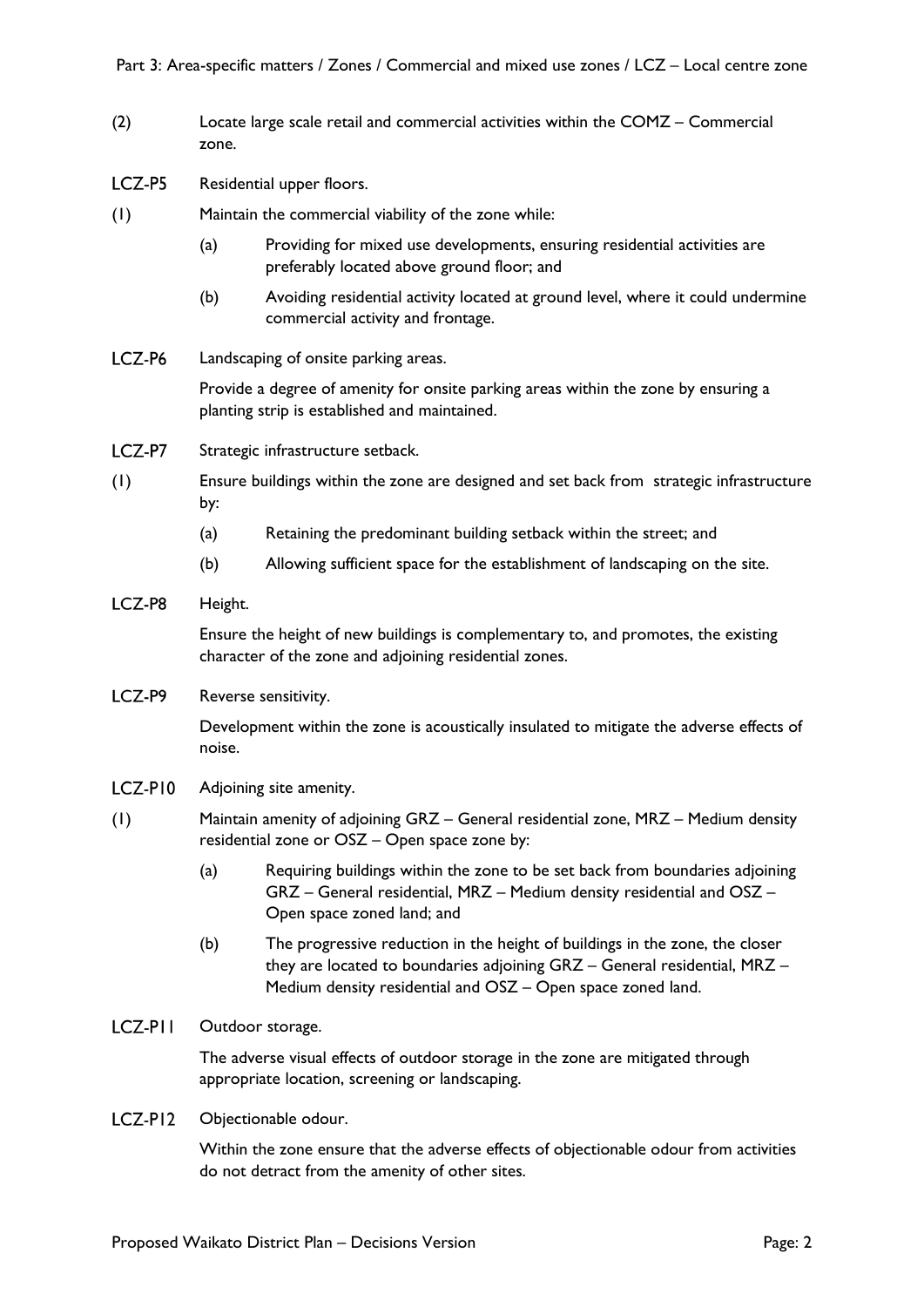## **Rules**

#### *Land use – activities*

In addition to the activity-specific standards listed below, permitted activities must also comply with all relevant Land-use effects standards and Land-use building standards in this chapter, as well as the standards in Part 2 / District-wide matters / General district-wide matters.

| <b>LCZ-RI</b>                               | Commercial activity                          |                                                                              |
|---------------------------------------------|----------------------------------------------|------------------------------------------------------------------------------|
| (1) Activity status: PER                    |                                              | (2) Activity status where compliance not                                     |
| <b>Activity-specific standards:</b>         |                                              | achieved: n/a                                                                |
| Nil.                                        |                                              |                                                                              |
| LCZ-R <sub>2</sub>                          | Supermarket                                  |                                                                              |
| (1) Activity status: PER                    |                                              | (2) Activity status where compliance not                                     |
| <b>Activity-specific standards:</b>         |                                              | achieved: n/a                                                                |
| Nil.                                        |                                              |                                                                              |
| LCZ-R3                                      | Community facility                           |                                                                              |
| (1) Activity status: PER                    |                                              | (2) Activity status where compliance not                                     |
| <b>Activity-specific standards:</b>         |                                              | achieved: DIS                                                                |
| (a) Excluding a cemetery.                   |                                              |                                                                              |
| <b>LCZ-R4</b>                               | Residential activity, unless specified below |                                                                              |
|                                             |                                              |                                                                              |
|                                             |                                              | This includes occupation of a single residential unit for short term rental. |
| (1) Activity status: PER                    |                                              | (2) Activity status where compliance not                                     |
| <b>Activity-specific standards:</b>         |                                              | achieved: RDIS                                                               |
|                                             | (a) Located above ground floor level.        |                                                                              |
|                                             |                                              | <b>Council's discretion is restricted to the</b>                             |
|                                             |                                              | following matters:                                                           |
|                                             |                                              | (a) The extent to which the residential                                      |
|                                             |                                              | activity effects the primary purpose of                                      |
|                                             |                                              | the zone to provide for commercial<br>activities.                            |
| <b>LCZ-R5</b>                               | <b>Educational facility</b>                  |                                                                              |
| (1) Activity status: PER                    |                                              | (2) Activity status where compliance not                                     |
| <b>Activity-specific standards:</b>         |                                              | achieved: n/a                                                                |
| Nil.                                        |                                              |                                                                              |
| LCZ-R6                                      | Child care facility                          |                                                                              |
| (1) Activity status: PER                    |                                              | (2) Activity status where compliance not                                     |
|                                             |                                              | achieved: n/a                                                                |
| <b>Activity-specific standards:</b><br>Nil. |                                              |                                                                              |
| <b>LCZ-R7</b>                               | Office                                       |                                                                              |
|                                             |                                              | (2) Activity status where compliance not                                     |
| (1) Activity status: PER                    |                                              | achieved: n/a                                                                |
| <b>Activity-specific standards:</b><br>Nil. |                                              |                                                                              |
|                                             |                                              |                                                                              |
| LCZ-R8                                      | Public amenity                               |                                                                              |
| (I) Activity status: PER                    |                                              | (2) Activity status where compliance not<br>achieved: n/a                    |
| <b>Activity-specific standards:</b>         |                                              |                                                                              |
| Nil.                                        |                                              |                                                                              |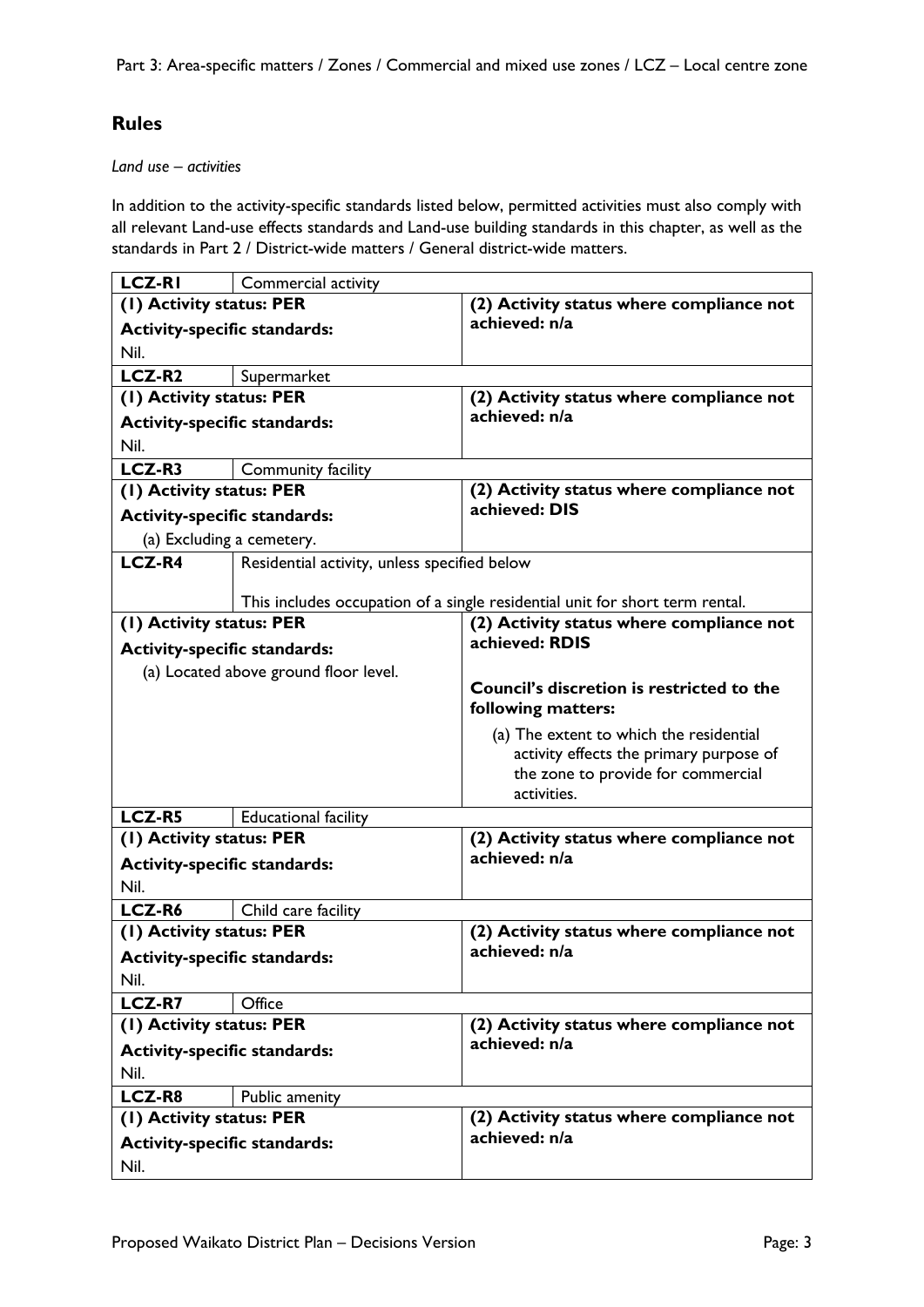| LCZ-R9                                      | Health facility                                                   |                                                                            |
|---------------------------------------------|-------------------------------------------------------------------|----------------------------------------------------------------------------|
| (1) Activity status: PER                    |                                                                   | (2) Activity status where compliance not                                   |
| <b>Activity-specific standards:</b>         |                                                                   | achieved: n/a                                                              |
| Nil.                                        |                                                                   |                                                                            |
| LCZ-RI0                                     | Visitor accommodation                                             |                                                                            |
| (1) Activity status: PER                    |                                                                   | (2) Activity status where compliance not                                   |
| <b>Activity-specific standards:</b>         |                                                                   | achieved: n/a                                                              |
| Nil.                                        |                                                                   |                                                                            |
| <b>LCZ-RII</b>                              | Public transport facility                                         |                                                                            |
| (1) Activity status: PER                    |                                                                   | (2) Activity status where compliance not                                   |
|                                             |                                                                   | achieved: n/a                                                              |
| <b>Activity-specific standards:</b>         |                                                                   |                                                                            |
| Nil.                                        |                                                                   |                                                                            |
| LCZ-RI2                                     | Community corrections activity                                    |                                                                            |
| (1) Activity status: PER                    |                                                                   | (2) Activity status where compliance not                                   |
| <b>Activity-specific standards:</b>         |                                                                   | achieved: n/a                                                              |
| Nil.                                        |                                                                   |                                                                            |
| LCZ-RI3                                     | Construction or alteration of a building for a sensitive land use |                                                                            |
| (1) Activity status: PER                    |                                                                   | (2) Activity status where compliance not                                   |
| <b>Activity-specific standards:</b>         |                                                                   | achieved: RDIS                                                             |
|                                             | (a) The construction or alteration of a                           | Council's discretion is restricted to the                                  |
|                                             | building for a sensitive land use that                            | following matters:                                                         |
|                                             | complies with all of the following                                | (a) Effects on the amenity values of the site;                             |
| standards:                                  |                                                                   | (b) The risk of electrical hazards affecting                               |
|                                             | (i) It is set back a minimum of 10m from                          | the safety of people;                                                      |
|                                             | the centre of line of any electrical                              | (c) The risk of damage to property; and                                    |
|                                             | distribution or transmission lines, not                           | (d) Effects on the operation, maintenance                                  |
|                                             | associated with the National Grid,                                | and upgrading of the electrical                                            |
|                                             | that operate at a voltage of up to                                | distribution or transmission lines.                                        |
| II0kV; or                                   |                                                                   |                                                                            |
|                                             | (ii) It is set back a minimum of 12m from                         |                                                                            |
|                                             | the centre of line of any electrical                              |                                                                            |
|                                             | distribution or transmission lines, not                           |                                                                            |
|                                             | associated with the National Grid,                                |                                                                            |
| that operate at a voltage of I IOkV or      |                                                                   |                                                                            |
| more.                                       |                                                                   |                                                                            |
| LCZ-RI4                                     |                                                                   | Construction or demolition of, or alteration or addition to, a building or |
|                                             | structure                                                         |                                                                            |
| (1) Activity status: PER                    |                                                                   | (2) Activity status where compliance not<br>achieved: n/a                  |
| <b>Activity-specific standards:</b>         |                                                                   |                                                                            |
| Nil.                                        |                                                                   |                                                                            |
| LCZ-RI5                                     | A multi-unit development                                          |                                                                            |
| (1) Activity status: RDIS                   |                                                                   | (2) Activity status where compliance not                                   |
| <b>Activity-specific standards:</b>         |                                                                   | achieved: DIS                                                              |
| (a) A multi-unit development that meets all |                                                                   |                                                                            |
| of the following standards:                 |                                                                   |                                                                            |
| (i) Land use – effects standards for the    |                                                                   |                                                                            |
| zone;                                       |                                                                   |                                                                            |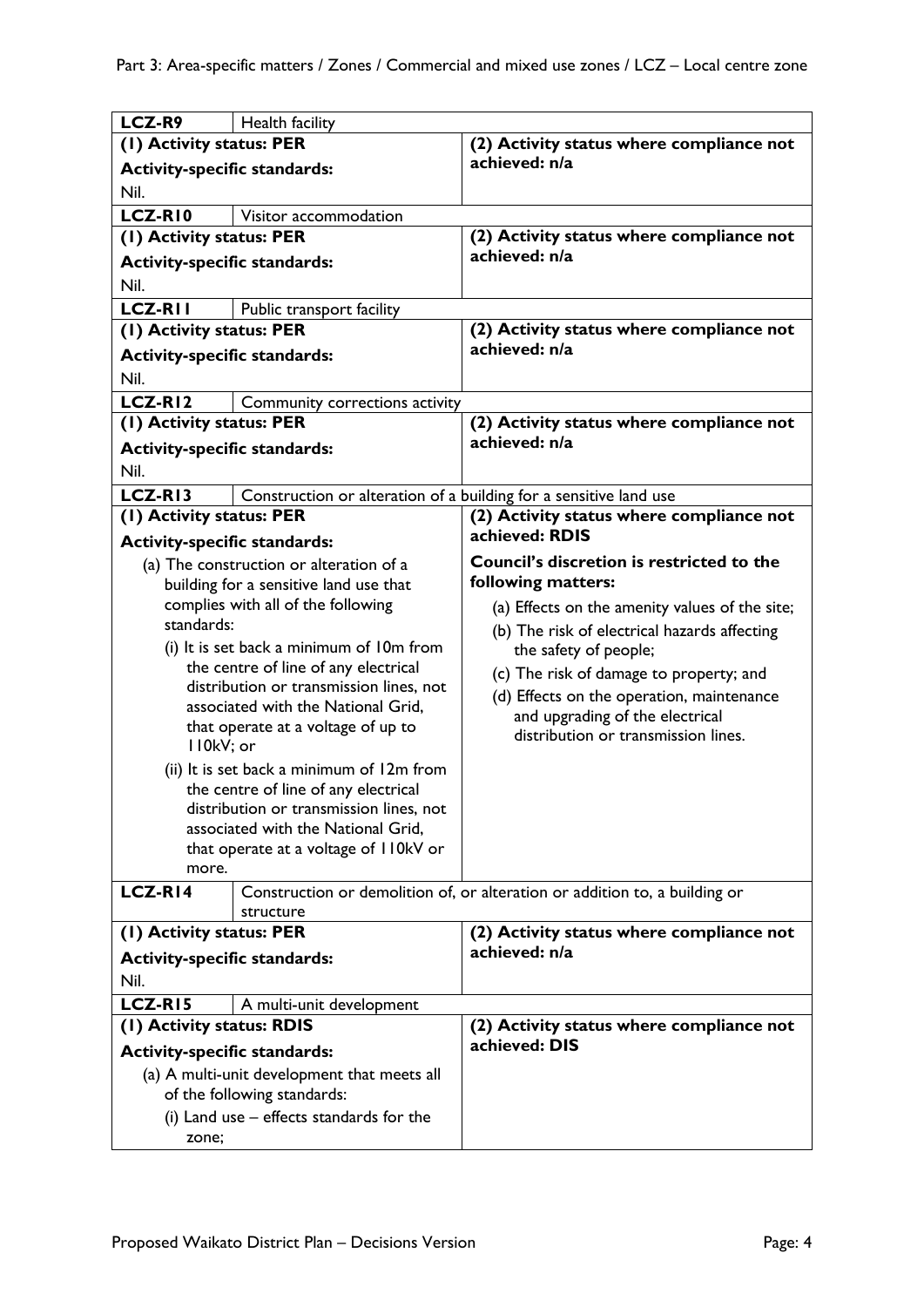| (ii) Land use - buildings standards for the<br>zone, except the following rules do<br>not apply;<br>(1) LCZ-S9 (Residential units) does |                                                                                                                                                                                                                                                                                                                                        |                  |                                  |                                                                                                                                |  |
|-----------------------------------------------------------------------------------------------------------------------------------------|----------------------------------------------------------------------------------------------------------------------------------------------------------------------------------------------------------------------------------------------------------------------------------------------------------------------------------------|------------------|----------------------------------|--------------------------------------------------------------------------------------------------------------------------------|--|
|                                                                                                                                         |                                                                                                                                                                                                                                                                                                                                        | not apply;       |                                  |                                                                                                                                |  |
|                                                                                                                                         |                                                                                                                                                                                                                                                                                                                                        | does not apply;  |                                  | (2) LCZ-S10 (Outdoor living space)                                                                                             |  |
|                                                                                                                                         | (b) A detailed site plan depicting the<br>proposed Record of Title boundaries for<br>each residential unit and any common<br>areas (including access and services) must<br>be provided, ensuring that a freehold (fee<br>simple) or unit title subdivision complies<br>with Rule SUB-R85 (Subdivision of multi-<br>unit developments); |                  |                                  |                                                                                                                                |  |
|                                                                                                                                         |                                                                                                                                                                                                                                                                                                                                        |                  |                                  | (c) Each residential unit must be designed                                                                                     |  |
|                                                                                                                                         | sound levels:                                                                                                                                                                                                                                                                                                                          |                  |                                  | and constructed to achieve the internal<br>design sound levels specified in APPI -<br>Acoustic insulation, Table 25 - Internal |  |
|                                                                                                                                         |                                                                                                                                                                                                                                                                                                                                        |                  |                                  | (d) A communal service court is provided                                                                                       |  |
|                                                                                                                                         | comprising;                                                                                                                                                                                                                                                                                                                            |                  |                                  |                                                                                                                                |  |
|                                                                                                                                         | (i) minimum area of 20m <sup>2</sup> ; and                                                                                                                                                                                                                                                                                             |                  |                                  |                                                                                                                                |  |
|                                                                                                                                         | (ii) minimum dimension of 3m.                                                                                                                                                                                                                                                                                                          |                  |                                  |                                                                                                                                |  |
|                                                                                                                                         |                                                                                                                                                                                                                                                                                                                                        |                  |                                  | (e) Outdoor living space areas are provided                                                                                    |  |
| to meet the following minimum<br>requirements for each residential unit:                                                                |                                                                                                                                                                                                                                                                                                                                        |                  |                                  |                                                                                                                                |  |
|                                                                                                                                         | <b>Residential Unit</b>                                                                                                                                                                                                                                                                                                                | Minimum          |                                  | Minimum                                                                                                                        |  |
|                                                                                                                                         |                                                                                                                                                                                                                                                                                                                                        | space area       | outdoor Living                   | Dimensions                                                                                                                     |  |
|                                                                                                                                         | Studio unit or I<br>bedroom                                                                                                                                                                                                                                                                                                            | 10 <sup>m²</sup> |                                  | 2m                                                                                                                             |  |
|                                                                                                                                         | 2 or more<br>bedrooms                                                                                                                                                                                                                                                                                                                  | 15m <sup>2</sup> |                                  | 2m                                                                                                                             |  |
|                                                                                                                                         | (f) Each residential unit must meet the                                                                                                                                                                                                                                                                                                |                  |                                  |                                                                                                                                |  |
|                                                                                                                                         | following minimum unit size:                                                                                                                                                                                                                                                                                                           |                  |                                  |                                                                                                                                |  |
|                                                                                                                                         | Unit or Apartment Area                                                                                                                                                                                                                                                                                                                 |                  | Minimum Unit<br>35m <sup>2</sup> |                                                                                                                                |  |
|                                                                                                                                         | Studio Unit<br>I or more bedroom unit                                                                                                                                                                                                                                                                                                  |                  | 45m <sup>2</sup>                 |                                                                                                                                |  |
|                                                                                                                                         |                                                                                                                                                                                                                                                                                                                                        |                  |                                  |                                                                                                                                |  |
| <b>Council's discretion is restricted to the</b><br>following matters:                                                                  |                                                                                                                                                                                                                                                                                                                                        |                  |                                  |                                                                                                                                |  |
|                                                                                                                                         | Design:                                                                                                                                                                                                                                                                                                                                |                  |                                  |                                                                                                                                |  |
| (g) The extent to which that portion of the                                                                                             |                                                                                                                                                                                                                                                                                                                                        |                  |                                  |                                                                                                                                |  |
| building or site which fronts a road or<br>public space:                                                                                |                                                                                                                                                                                                                                                                                                                                        |                  |                                  |                                                                                                                                |  |
| (i) Provides for passive surveillance of the                                                                                            |                                                                                                                                                                                                                                                                                                                                        |                  |                                  |                                                                                                                                |  |
|                                                                                                                                         | street from habitable rooms at                                                                                                                                                                                                                                                                                                         |                  |                                  |                                                                                                                                |  |
|                                                                                                                                         | ground and upper floor levels.                                                                                                                                                                                                                                                                                                         |                  |                                  |                                                                                                                                |  |
|                                                                                                                                         |                                                                                                                                                                                                                                                                                                                                        |                  |                                  |                                                                                                                                |  |

- (ii) Avoids the use of impermeable screens or fencing that obstruct visual connections.
- (iii) Avoids unrelieved and blank façades.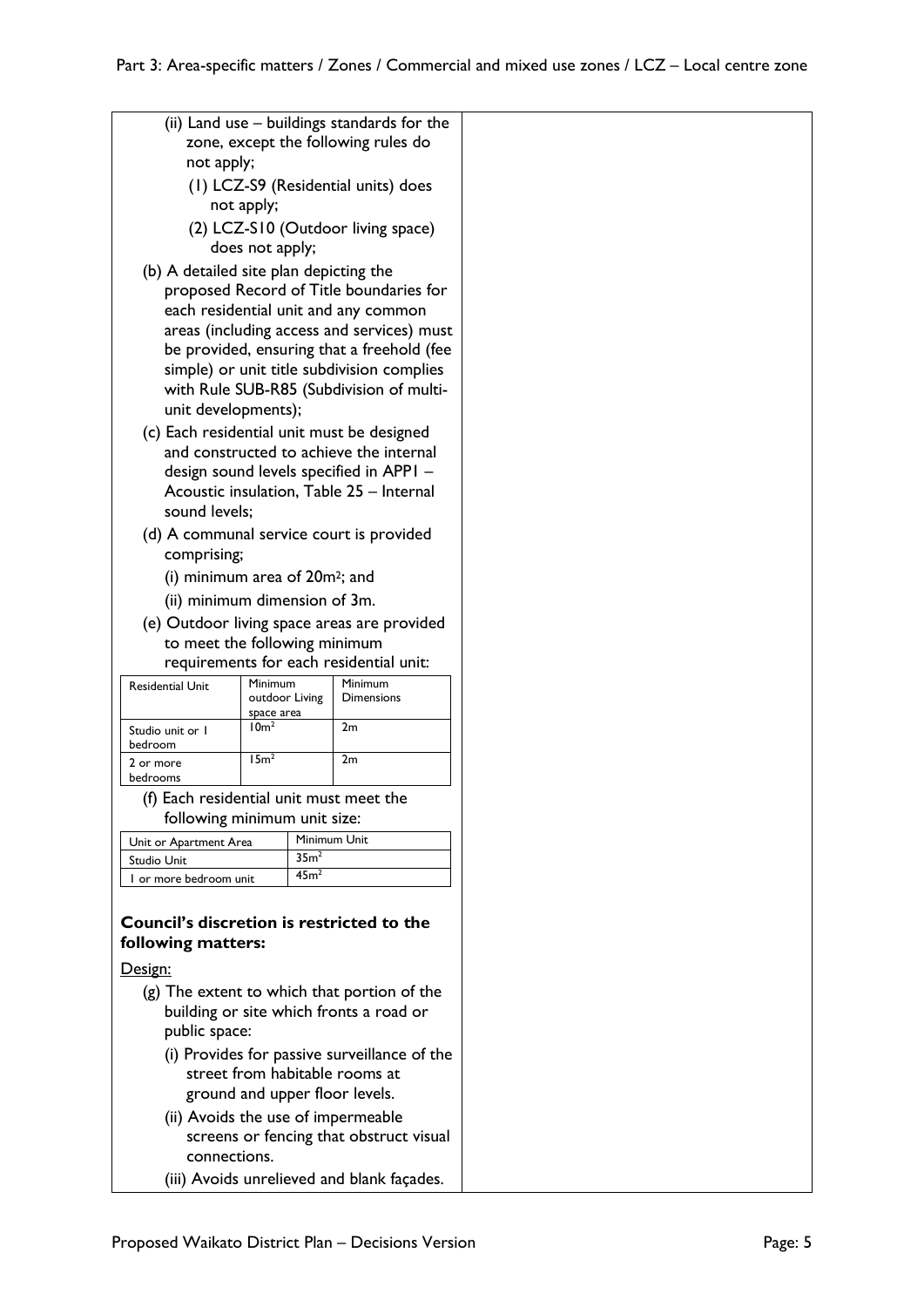|                                                                            | (iv) Creates visual interest through the     |                                                                                     |
|----------------------------------------------------------------------------|----------------------------------------------|-------------------------------------------------------------------------------------|
|                                                                            | use of cladding materials, colour and        |                                                                                     |
|                                                                            | articulation of the façade.                  |                                                                                     |
| (v) Utilises soft or hard landscape                                        |                                              |                                                                                     |
|                                                                            | elements to contribute positively to         |                                                                                     |
|                                                                            | streetscape amenity.                         |                                                                                     |
|                                                                            | (vi) Minimises vehicle garaging/parking or   |                                                                                     |
|                                                                            | manoeuvring areas.                           |                                                                                     |
|                                                                            | (vii) Service courts are screened or         |                                                                                     |
| obscured.                                                                  |                                              |                                                                                     |
| <u>On-site amenity:</u>                                                    |                                              |                                                                                     |
|                                                                            | (h) The extent to which the design:          |                                                                                     |
|                                                                            | (i) Maximises opportunities for              |                                                                                     |
|                                                                            | accessibility, privacy between units,        |                                                                                     |
|                                                                            | access to daylight and shelter,              |                                                                                     |
|                                                                            | including outdoor living spaces.             |                                                                                     |
|                                                                            | (ii) Incorporates measures that may be       |                                                                                     |
|                                                                            | required to mitigate the potential for       |                                                                                     |
|                                                                            | reverse sensitivity effects.                 |                                                                                     |
|                                                                            | (iii) Maximises opportunities for passive    |                                                                                     |
| solar gain within units.                                                   |                                              |                                                                                     |
| Infrastructure:                                                            |                                              |                                                                                     |
| (i) The extent to which the design can be                                  |                                              |                                                                                     |
| efficiently serviced with 3 waters                                         |                                              |                                                                                     |
| infrastructure.                                                            |                                              |                                                                                     |
| Natural hazards:                                                           |                                              |                                                                                     |
|                                                                            | (j) The extent to which the design avoids or |                                                                                     |
|                                                                            | mitigates effects arising from the           |                                                                                     |
| presence of natural hazards.                                               |                                              |                                                                                     |
| Staging:                                                                   |                                              |                                                                                     |
| (k) The extent to which staging is necessary                               |                                              |                                                                                     |
| to ensure that development is carried                                      |                                              |                                                                                     |
|                                                                            | out in a coordinated and timely manner.      |                                                                                     |
| LCZ-R16                                                                    |                                              | Any activity that is not specifically listed as a permitted, controlled, restricted |
|                                                                            | discretionary or non-complying activity      |                                                                                     |
| <b>Activity status: DIS</b>                                                |                                              |                                                                                     |
| LCZ-RI7                                                                    |                                              | Any building, structure, objects or vegetation that obscure the sight line of the   |
|                                                                            |                                              |                                                                                     |
| Raglan navigation beacons for vessels entering Whaingaroa (Raglan Harbour) |                                              |                                                                                     |
| (APP8 – Raglan navigation beacon).<br><b>Activity status: PR</b>           |                                              |                                                                                     |
|                                                                            |                                              |                                                                                     |

### *Land use – effects*

| <b>LCZ-SI</b><br>Servicing and hours of operation |                                            |
|---------------------------------------------------|--------------------------------------------|
| (1) Activity status: PER                          | (2) Activity status where compliance not   |
| Where:                                            | achieved: RDIS                             |
| (a) The loading and unloading of vehicles and     | Council's discretion is restricted to the  |
| the receiving of customers and deliveries         | following matters:                         |
| associated with a commercial activity on          | (a) Effects on amenity values on adjoining |
| a site adjoining the GRZ - General                | sites within the GRZ - General             |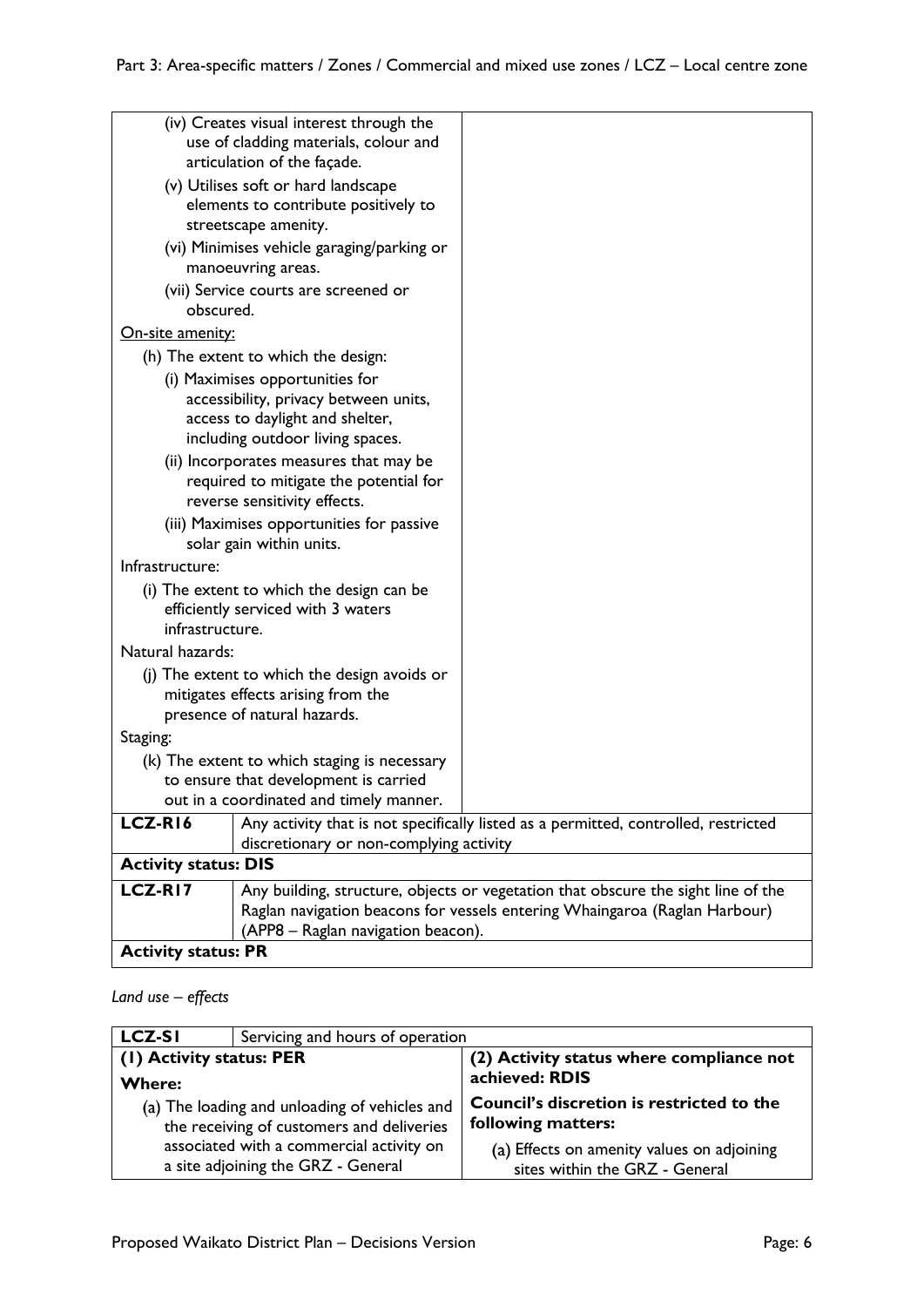| residential zone, MRZ - Medium density<br>residential zone, LLRZ - Large lot<br>residential zone or SETZ - Settlement<br>zone must only occur between 6.00am<br>and 8.00pm. | residential zone, MRZ - Medium density<br>residential zone, LLRZ - Large lot<br>residential zone or SETZ - Settlement<br>zone:<br>(b) Timing, duration and frequency of<br>adverse effects:<br>(c) Location of activity in relation to zone<br>boundary;<br>(d) Location of activity in relation to<br>residential units on adjoining sites;<br>(e) The means to avoid, remedy or mitigate |
|-----------------------------------------------------------------------------------------------------------------------------------------------------------------------------|--------------------------------------------------------------------------------------------------------------------------------------------------------------------------------------------------------------------------------------------------------------------------------------------------------------------------------------------------------------------------------------------|
|                                                                                                                                                                             | adverse effects on adjoining sites.                                                                                                                                                                                                                                                                                                                                                        |
| LCZ-S2<br>Onsite parking areas - landscaping                                                                                                                                |                                                                                                                                                                                                                                                                                                                                                                                            |
| (I) Activity status: PER                                                                                                                                                    | (2) Activity status where compliance not                                                                                                                                                                                                                                                                                                                                                   |
| <b>Where:</b>                                                                                                                                                               | achieved: RDIS                                                                                                                                                                                                                                                                                                                                                                             |
| (a) Onsite car parking area for 5 or more<br>parking spaces located adjoining a road,                                                                                       | <b>Council's discretion is restricted to the</b><br>following matters:                                                                                                                                                                                                                                                                                                                     |
| must comply with the following<br>standards:                                                                                                                                | (a) Design and location of the parking area<br>and landscaping strip; and                                                                                                                                                                                                                                                                                                                  |
| (i) The car parking area must be                                                                                                                                            | (b) Effects on streetscape amenity.                                                                                                                                                                                                                                                                                                                                                        |
| separated from the road by a 1.5m                                                                                                                                           |                                                                                                                                                                                                                                                                                                                                                                                            |
| wide planting strip, with the exception                                                                                                                                     |                                                                                                                                                                                                                                                                                                                                                                                            |
| of vehicle access points; and                                                                                                                                               |                                                                                                                                                                                                                                                                                                                                                                                            |
| (ii) Plants within the planting and                                                                                                                                         |                                                                                                                                                                                                                                                                                                                                                                                            |
| pedestrian strip must be maintained                                                                                                                                         |                                                                                                                                                                                                                                                                                                                                                                                            |
| to a height no greater than Im.                                                                                                                                             |                                                                                                                                                                                                                                                                                                                                                                                            |
| LCZ-S3<br>Outdoor storage                                                                                                                                                   |                                                                                                                                                                                                                                                                                                                                                                                            |
| (I) Activity status: PER                                                                                                                                                    | (2) Activity status where compliance not<br>achieved: RDIS                                                                                                                                                                                                                                                                                                                                 |
| <b>Where:</b>                                                                                                                                                               | Council's discretion is restricted to the                                                                                                                                                                                                                                                                                                                                                  |
| (a) Outdoor storage of goods or materials<br>must comply with all of the following                                                                                          | following matters:                                                                                                                                                                                                                                                                                                                                                                         |
| standards:                                                                                                                                                                  | (a) Visual amenity;                                                                                                                                                                                                                                                                                                                                                                        |
| (i) Be associated with the activity                                                                                                                                         | (b) Effects on loading and parking areas;                                                                                                                                                                                                                                                                                                                                                  |
| operating from the site;                                                                                                                                                    | (c) Size and location of storage area; and                                                                                                                                                                                                                                                                                                                                                 |
| (ii) Not encroach on parking or loading                                                                                                                                     |                                                                                                                                                                                                                                                                                                                                                                                            |
| areas;                                                                                                                                                                      | (d) Measures to mitigate adverse effects.                                                                                                                                                                                                                                                                                                                                                  |
| (iii) Standards LCZ-S4 Height and LCZ-<br>S5 Height in relation to boundary; and                                                                                            |                                                                                                                                                                                                                                                                                                                                                                                            |
| (iv) Be fully screened from view by a                                                                                                                                       |                                                                                                                                                                                                                                                                                                                                                                                            |
| close boarded fence or solid fence or                                                                                                                                       |                                                                                                                                                                                                                                                                                                                                                                                            |
| wall to a height of 1.8m fencing or                                                                                                                                         |                                                                                                                                                                                                                                                                                                                                                                                            |
| landscaping from any:                                                                                                                                                       |                                                                                                                                                                                                                                                                                                                                                                                            |
| (1) Public road;                                                                                                                                                            |                                                                                                                                                                                                                                                                                                                                                                                            |
| (2) Public reserve; and                                                                                                                                                     |                                                                                                                                                                                                                                                                                                                                                                                            |
| (3) Adjoining site in another zone.                                                                                                                                         |                                                                                                                                                                                                                                                                                                                                                                                            |

*Land use – building*

| <b>LCZ-S4</b> | <b>Building height</b> |
|---------------|------------------------|
|               |                        |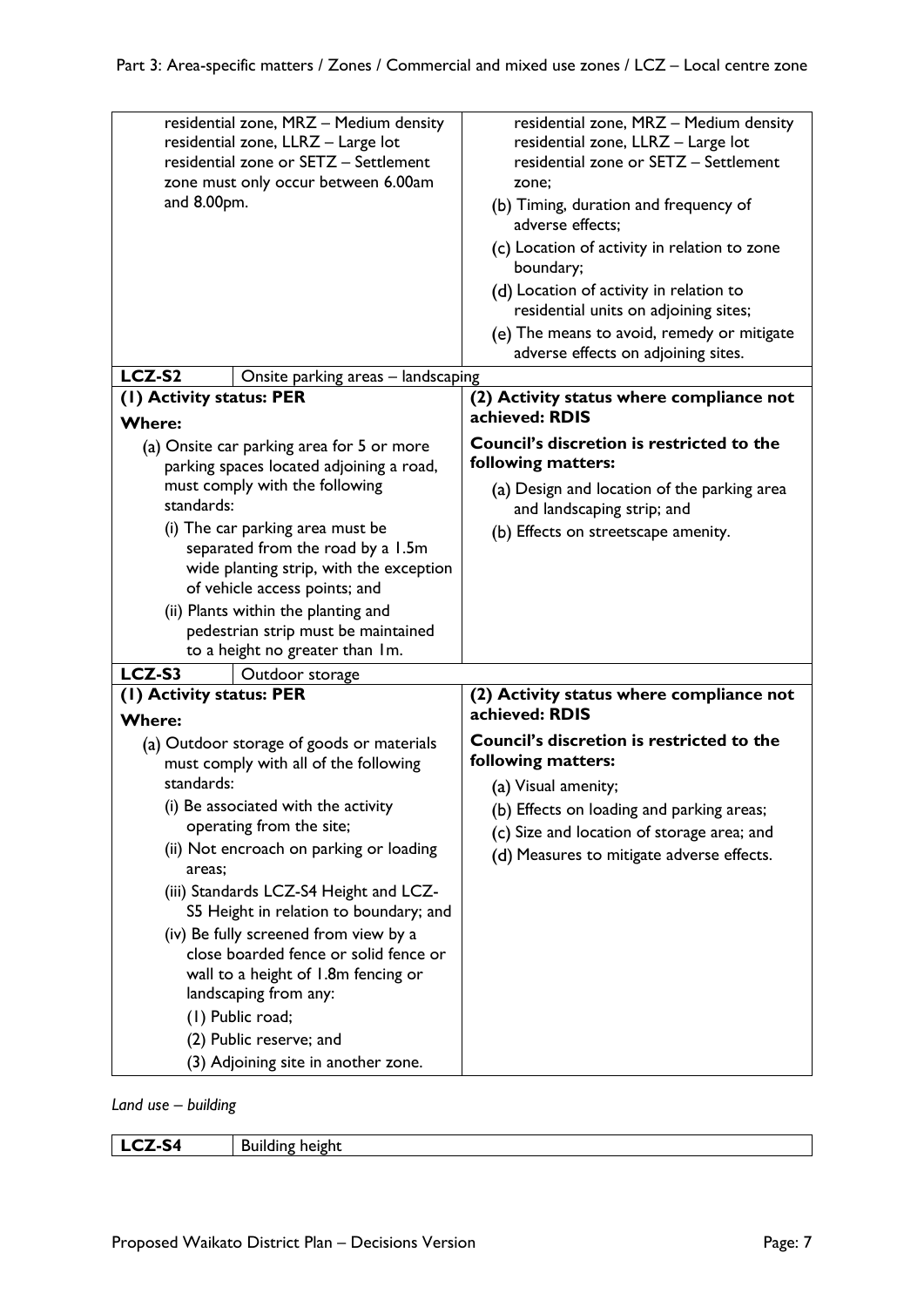| (2) Activity status where compliance not                                                                                                                                                                                                                                                                                                                                |
|-------------------------------------------------------------------------------------------------------------------------------------------------------------------------------------------------------------------------------------------------------------------------------------------------------------------------------------------------------------------------|
| achieved: RDIS                                                                                                                                                                                                                                                                                                                                                          |
| <b>Council's discretion is restricted to the</b><br>following matters:<br>(a) Height of the building;<br>(b) Design and location of the building                                                                                                                                                                                                                        |
| (c) Extent of shading on an adjoining site;<br>and<br>(d) Privacy on adjoining sites.                                                                                                                                                                                                                                                                                   |
|                                                                                                                                                                                                                                                                                                                                                                         |
| (2) Activity status where compliance not<br>achieved: RDIS                                                                                                                                                                                                                                                                                                              |
| <b>Council's discretion is restricted to the</b><br>following matters:<br>(a) Height of the building;<br>(b) Design and location of the building;<br>(c) Level of shading on any other adjoining<br>sites:<br>(d) Privacy on other sites; and<br>(e) Amenity values of the locality.                                                                                    |
| Building setbacks - zone boundaries<br>(2) Activity status where compliance not                                                                                                                                                                                                                                                                                         |
| achieved: RDIS                                                                                                                                                                                                                                                                                                                                                          |
| <b>Council's discretion is restricted to the</b><br>following matters:<br>(a) Height, design and location of the<br>building relative to the boundary;<br>(b) Impacts on the privacy for adjoining<br>site(s);<br>(c) Impacts on amenity values, including<br>main living areas, outdoor living space of<br>adjoining site(s); and<br>(d) Landscaping and/or screening. |
|                                                                                                                                                                                                                                                                                                                                                                         |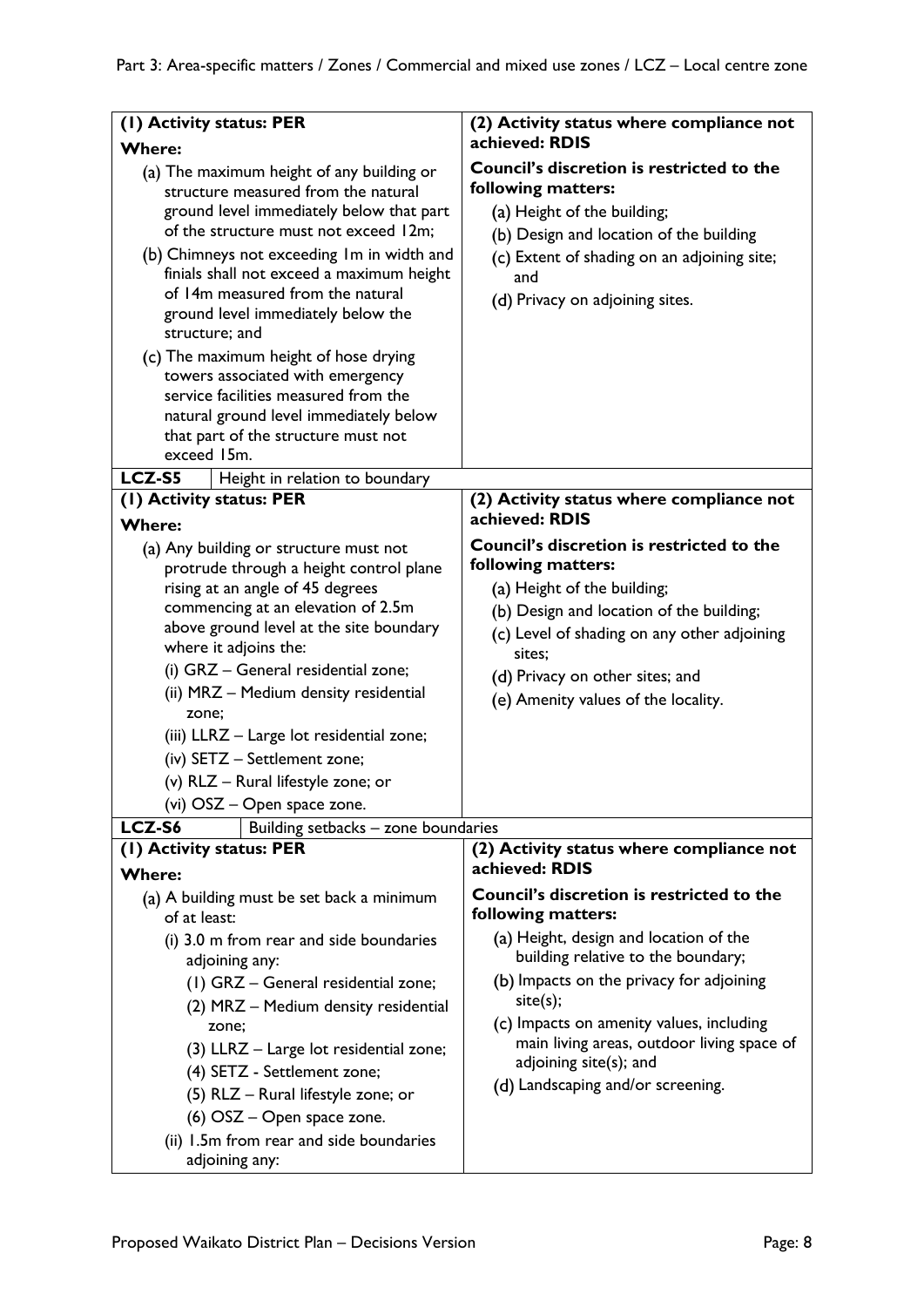| (1) GRUZ - General rural zone;<br>(2) GIZ - General industrial zone; or<br>(3) HIZ - Heavy industrial zone.<br>(iii) 15m from SH23 for any site between |                                                                                                              |
|---------------------------------------------------------------------------------------------------------------------------------------------------------|--------------------------------------------------------------------------------------------------------------|
| Greenslade Road and Hills Road,<br>Raglan.<br>(b) LCZ-S6(1)(a) does not apply to a                                                                      |                                                                                                              |
| structure which is not a building.                                                                                                                      |                                                                                                              |
| LCZ-S7<br>Building setback - waterbodies                                                                                                                |                                                                                                              |
| (I) Activity status: PER                                                                                                                                | (2) Activity status where compliance not<br>achieved: RDIS                                                   |
| <b>Where:</b>                                                                                                                                           |                                                                                                              |
| (a) A building that is set back a minimum of:<br>(i) 27.5m from the margin of any lake;                                                                 | Council's discretion is restricted to the<br>following matters:                                              |
| (ii) 27.5m from the margin of any<br>wetland:<br>(iii) 27.5 from the bank of any river                                                                  | (a) Effects on the landscape, ecological,<br>cultural and recreational values of the<br>adjacent water body; |
| (other than the Waikato River and<br>Waipa River);                                                                                                      | (b) Adequacy of erosion and sediment<br>control measures;                                                    |
| (iv) 32.5m from the margin of either the<br>Waikato River and the Waipa River;                                                                          | (c) The functional or operational need for<br>the building to be located close to the<br>waterbody;          |
| (v) 27.5m from mean high water springs;<br>(vi) 10m from any artificial wetland;                                                                        | (d) Effects on public access to the<br>waterbody;                                                            |
| (b) A public amenity of up to $25m^2$ or pump<br>shed (private or public) within any<br>building setback identified in Standard                         | (e) Effects on the amenity of the locality;<br>and                                                           |
| $LCZ-S7(1)(a);$                                                                                                                                         | (f) Effects on natural character values.                                                                     |
| (c) LCZ-S7(1)(a) does not apply to a<br>structure which is not a building.                                                                              |                                                                                                              |
| LCZ-S8<br>Horotiu acoustic area                                                                                                                         |                                                                                                              |
| (I) Activity status: PER                                                                                                                                | (2) Activity status where compliance not                                                                     |
| <b>Where:</b>                                                                                                                                           | achieved: RDIS                                                                                               |
| (a) Construction, addition to or alteration of                                                                                                          | Council's discretion is restricted to the                                                                    |
| a building for a noise-sensitive activity<br>within the Horotiu Acoustic Area must                                                                      | following matters:<br>(a) On-site amenity values;                                                            |
| be designed and constructed to achieve                                                                                                                  | (b) Noise levels received at the notional                                                                    |
| the internal design sound level specified                                                                                                               | boundary of the residential unit;                                                                            |
| in APPI - Acoustic insulation, Table 22 -<br>Internal design sound levels.                                                                              | (c) Timing and duration of noise received at<br>the notional boundary of the residential<br>unit;            |
|                                                                                                                                                         | (d) Potential for reverse sensitivity effects.                                                               |
| LCZ-S9<br>Residential units                                                                                                                             |                                                                                                              |
| (1) Activity status: PER                                                                                                                                | (2) Activity status where compliance not<br>achieved: DIS                                                    |
| <b>Where:</b>                                                                                                                                           |                                                                                                              |
| (a) One residential unit on the Record of                                                                                                               |                                                                                                              |
| Title must comply with all of the<br>following standards:                                                                                               |                                                                                                              |
| (i) The residential unit must not be                                                                                                                    |                                                                                                              |
| located at ground level;                                                                                                                                |                                                                                                              |